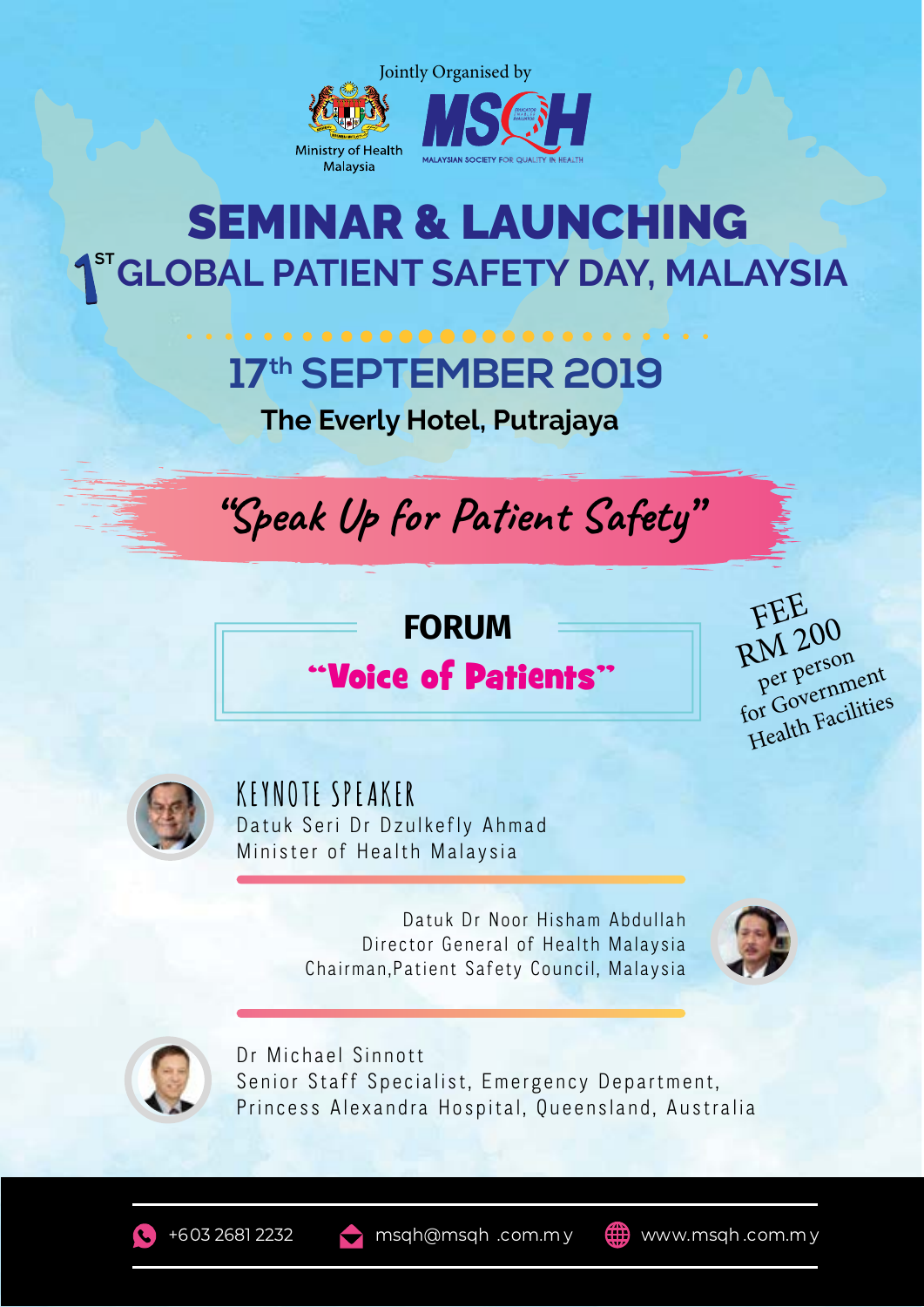# PROGRAMME

#### Tuesday, 17th September 2019



| 0800 | Registration                                                                                                                                                                                                                                                 |
|------|--------------------------------------------------------------------------------------------------------------------------------------------------------------------------------------------------------------------------------------------------------------|
| 0840 | <b>Welcome Address</b><br>by Chairpersons of Organising Committee<br>Dr Nor'Aishah Abu Bakar (MoH)<br>Assoc Prof Dr Kadar Marikar (MSQH)                                                                                                                     |
| 0900 | Patient Safety: An Essential Element in<br><b>Healthcare</b><br>Dr Nor'Aishah Abu Bakar<br>Senior Public Health Physician and Head<br>of Patient Safety Unit, Medical Care Quality<br>Section, Medical Development Division,<br>Ministry of Health, Malaysia |
| 0930 | <b>Driving Patient Safety with Leadership</b><br>YBhg. Datuk Dr Noor Hisham Abdullah<br>Director General of Health, Malaysia                                                                                                                                 |
| 1000 | <b>Morning Refreshment</b>                                                                                                                                                                                                                                   |
| 1030 | <b>Keynote Address</b><br>Launching of 1st Global Patient Safety Day in<br><b>Malaysia and Press Conference</b><br>YB Datuk Seri Dr. Dzulkefly Bin Ahmad<br>Health Minister, Malaysia                                                                        |
| 1130 | <b>Patient Safety Forum: "Voice of Patients"</b>                                                                                                                                                                                                             |
| 1230 | Lunch, Prayer & Visit to Booth                                                                                                                                                                                                                               |
| 1400 | <b>Staff Safety in Improving Patient Safety</b><br>Dr Michael Sinnot<br>Senior Staff Specialist, Emergency Department<br>Princess Alexandra Hospital, Queensland<br>Australia                                                                                |
| 1500 | <b>Panel Session:</b><br><b>Sharing Experience on Solutions to</b><br><b>Malaysian Patient Safety Goals</b>                                                                                                                                                  |
| 1630 | <b>Wrap-Up and Closing Session</b>                                                                                                                                                                                                                           |
| 1700 | <b>Tea and Coffee Break</b>                                                                                                                                                                                                                                  |
|      |                                                                                                                                                                                                                                                              |

## **[REGISTER NOW](https://www.cognitoforms.com/MalaysianSocietyForQualityInHealth/RegistrationFormSeminarLaunching1stGlobalPatientSafetyDayMalaysia)**